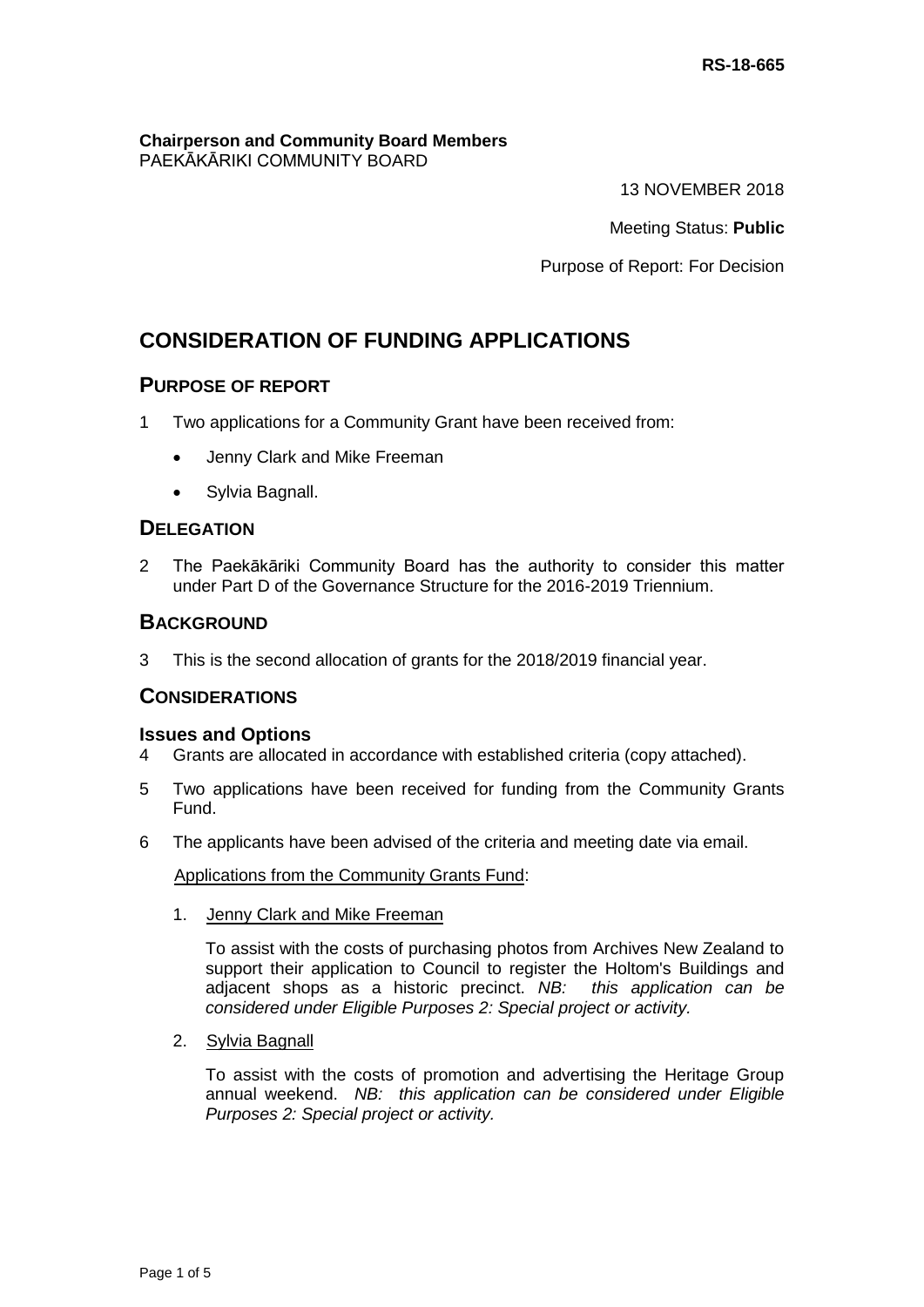# **Financial Considerations**

| 2017/2018 Budget<br><b>Allocation</b> | <b>Total Allocated To Date</b> | <b>Total Available for</b><br><b>Distribution</b> |
|---------------------------------------|--------------------------------|---------------------------------------------------|
| \$5,792                               | \$1,150.00                     | \$4,642                                           |

- 7 For this funding round, the total amount in grants being applied for from the Discretionary Fund is \$350.00.
- 8 Below are the successful applicants to date for the 2018/2019 year for the Board's information:

| Date           | <b>Recipient</b>                               | Amount   | <b>Purpose of Grant</b>                                                                                             | Report<br><b>Back</b> |
|----------------|------------------------------------------------|----------|---------------------------------------------------------------------------------------------------------------------|-----------------------|
| 17 July 2018   | Kāpiti Sumer School<br><b>Charitable Trust</b> | \$500.00 | To assist with marketing for the Kāpiti<br>Summer School, 12-20 January 2019.                                       |                       |
| 21 August 2018 | Kidz Need Dadz<br>Wellington                   | \$150.00 | To assist with the annual Kidz Need<br>Dadz Wellington Fathers' Day<br>community event at Kāpiti 10-Pin<br>Bowling. |                       |
| 21 August 2018 | LEGO GO Club                                   | \$500.00 | To assist the LEGO GO Club with<br>project costs.                                                                   |                       |

## **SIGNIFICANCE**

9 This matter has a low level of significance under Council policy.

## **RECOMMENDATIONS**

- 10 That the Paekākāriki Community Board approves a funding application for \$\_\_\_\_\_\_ from Jenny Clark and Mike Freeman to assist with the costs of purchasing photos from Archives New Zealand to support their application to Council to register the Holtom's Buildings and adjacent shops as a historic precinct.
- 11 That the Paekākāriki Community Board approves a funding application for \$\_\_\_\_\_\_ from Sylvia Bagnall to assist with the costs of promotion and advertising the Heritage Group annual weekend.

### **Report prepared by Approved for submission Approved for submission**

Judy Rennie Natasha Tod Kevin Black

| <b>Executive Secretary Group Manager</b> |                                                | <b>Acting Group Manager</b>  |
|------------------------------------------|------------------------------------------------|------------------------------|
|                                          | <b>Regulatory Services Regulatory Services</b> | <b>Strategy and Planning</b> |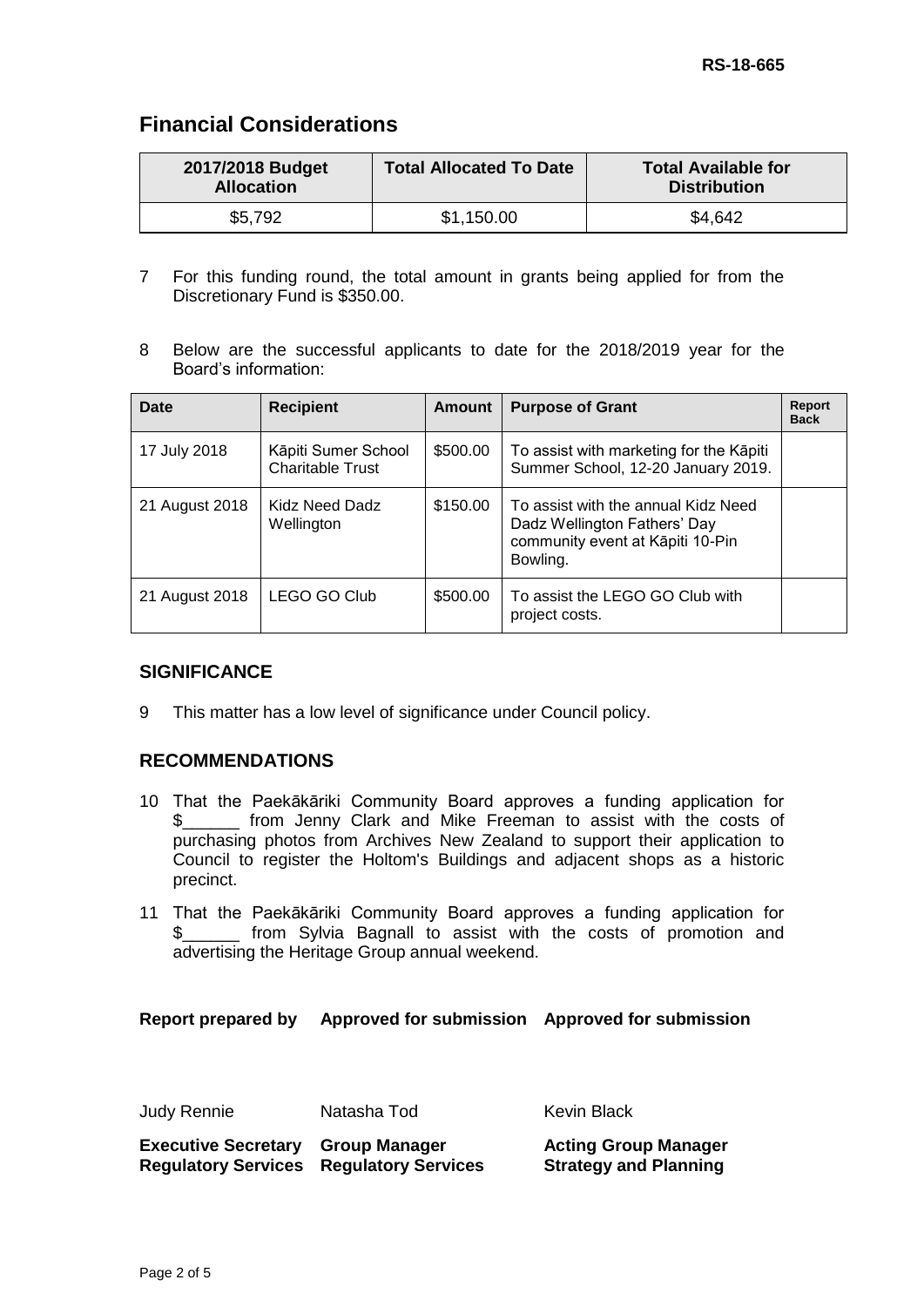## **ATTACHMENTS**

- **Community Fund Grants Criteria**
- **Grant Applications:**
	- o Jenny Clark and Mike Freeman
	- o Sylvia Bagnall
- **Accountability Reports:**
	- o Paekākāriki Informed Community Incorporated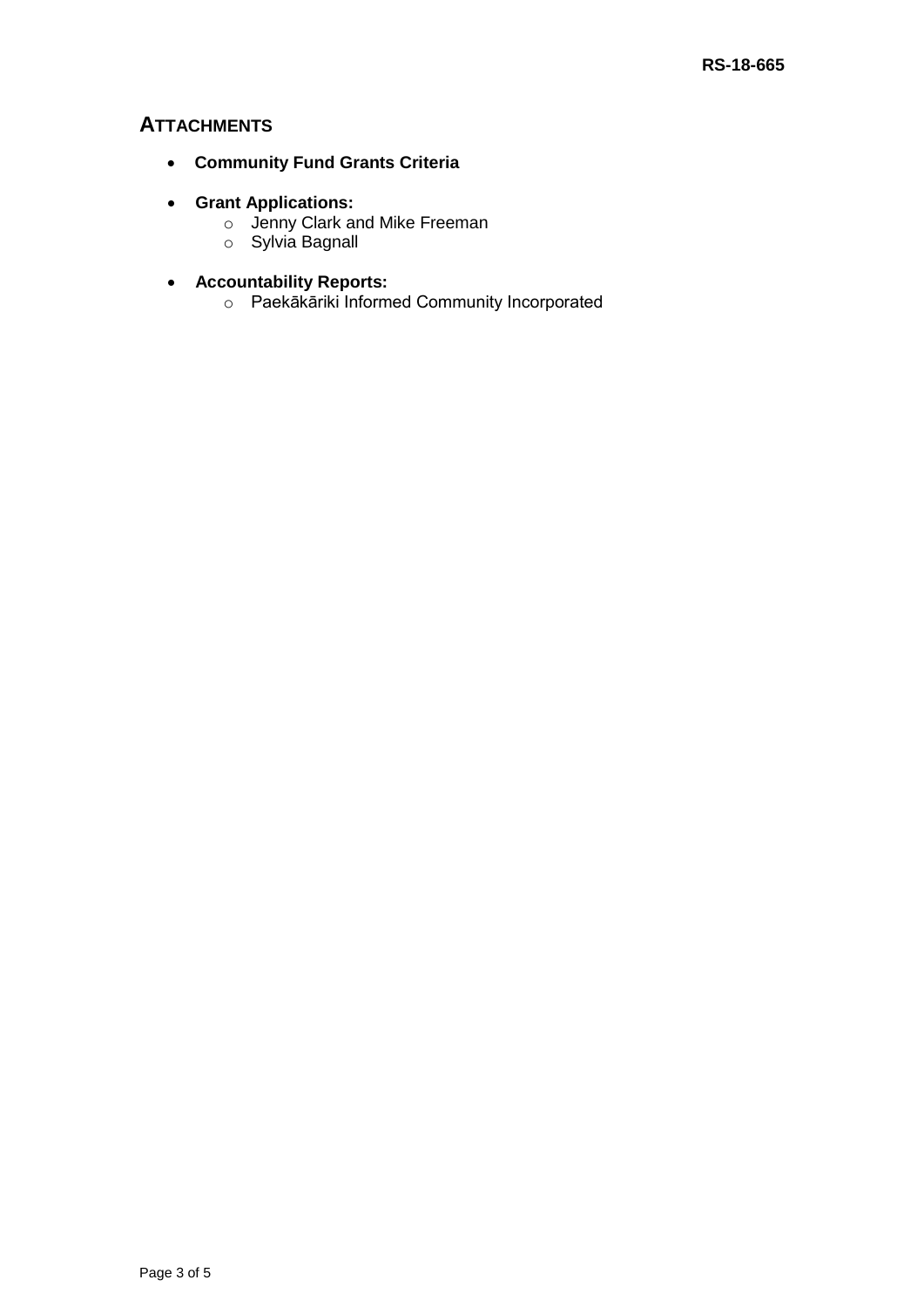## **PAEKĀKĀRIKI COMMUNITY BOARD**

### **CRITERIA FOR COMMUNITY GRANTS**

The purpose of the Paekākāriki Community Board's Community Grants is to provide financial assistance for projects or activities that promote the well-being of the Paekākāriki community and show clear community benefit.

### **Eligible Organisations/Individuals**

- 1. The organisation/individual **must reside** in the Paekākāriki area. The Board may consider financial assistance for events occurring outside the Paekākāriki Community where it is shown the community will benefit.
- 2. Eligible organisations include those that provide cultural, sports, environmental or social services to the Paekākāriki areas.

### **Criteria**

- 1. The applicant is unable to receive sufficient grants from other sources.
- 2. The applicant must be non-profit making.
- 3. The organisation/individual must use the financial assistance for its activities in the Paekākāriki Community. The Board may consider financial assistance for events occurring outside the Paekākāriki Community where it is shown the community will benefit.
- 4. Organisations must provide the most recent financial statements and a copy of a resolution noting the decision to apply for funding.
- 5. The organisation/individual has not received financial assistance from the Paekākāriki Community Board Community Grants Fund in the last twelve months.
- 6. Only one application will be considered by an organisation for one event (Individual team member applications will not be eligible).

### **NOTE**: All applications must have full documentation to support their application **(maximum of five pages in total).**

### **Eligible Purposes:**

- 1. Unique or infrequent project or activity;
- 2. Special project or activity;
- 3. Meritorious project or activity;
- 4. To partially or fully offset the cost of any Council permit, licence or resource consent fees\*;
- 5. The remission of hall rental\*.

\*within **the current financial year** of the project or activity